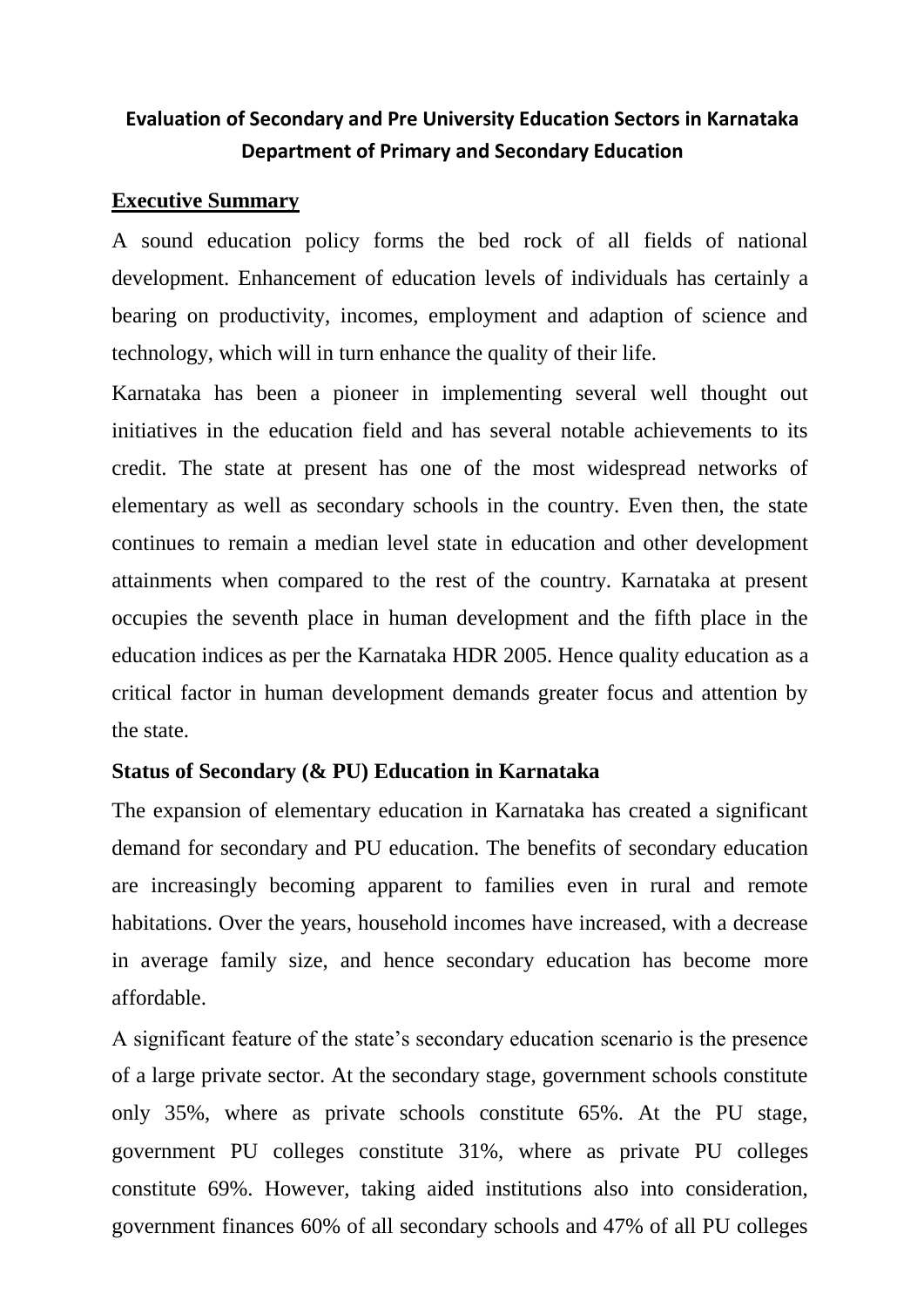in the state. The unaided institutions have continued to grow over the past decade at an impressive level and now constitute 40% of all secondary schools and 49% of all PU colleges in the state.

The spread of secondary schools and PU colleges is quite uneven across the state. The distribution is not in proportion to the area, size of the population or socio economic requirements of the student population. However, secondary schools in rural and urban areas are in the proportion of 7:5, with 82% of government schools located in rural areas. But at PU stage the scenario gets reversed and the proportion of PU colleges is 4:6 in favour of urban areas. A smaller district like Hassan has 89 government PU colleges where as a larger district like Gulbarga has only 45 government PU colleges. Availability of PU colleges in rural areas of the educationally backward districts is limited.

### **Key constraints to expansion of Secondary Education**

There are various constraints to qualitative expansion of secondary and PU education in the state. Slow improvement in education completion rates, uneven institutional and financial capacity, less than satisfactory quality of achievement in both elementary and secondary education levels, a dominant private sector, issues related to grant-in-aid, are all factors which act as constraints in the rapid expansion of secondary and PU education in the state.

The 2009 World Bank Report estimates that the average direct costs of secondary education are double those of elementary education and the costs of pre university education are four times as much. This definitely proves a burden on economically weaker sections of the society. The opportunity costs are probably even more. These parents would rather have their children work, rather than send them to school/college and hence incur further costs.

#### **The Secondary Education Pattern in Karnataka**

Nationally the secondary stage consists of classes from 9 to 12. But in Karnataka, secondary education has two separate stages – high school (classes 8-10) which caters to the student population of 14-16 age-group and Pre-University (PU) (the +2 stage consisting of classes PU 1 and 2) which caters to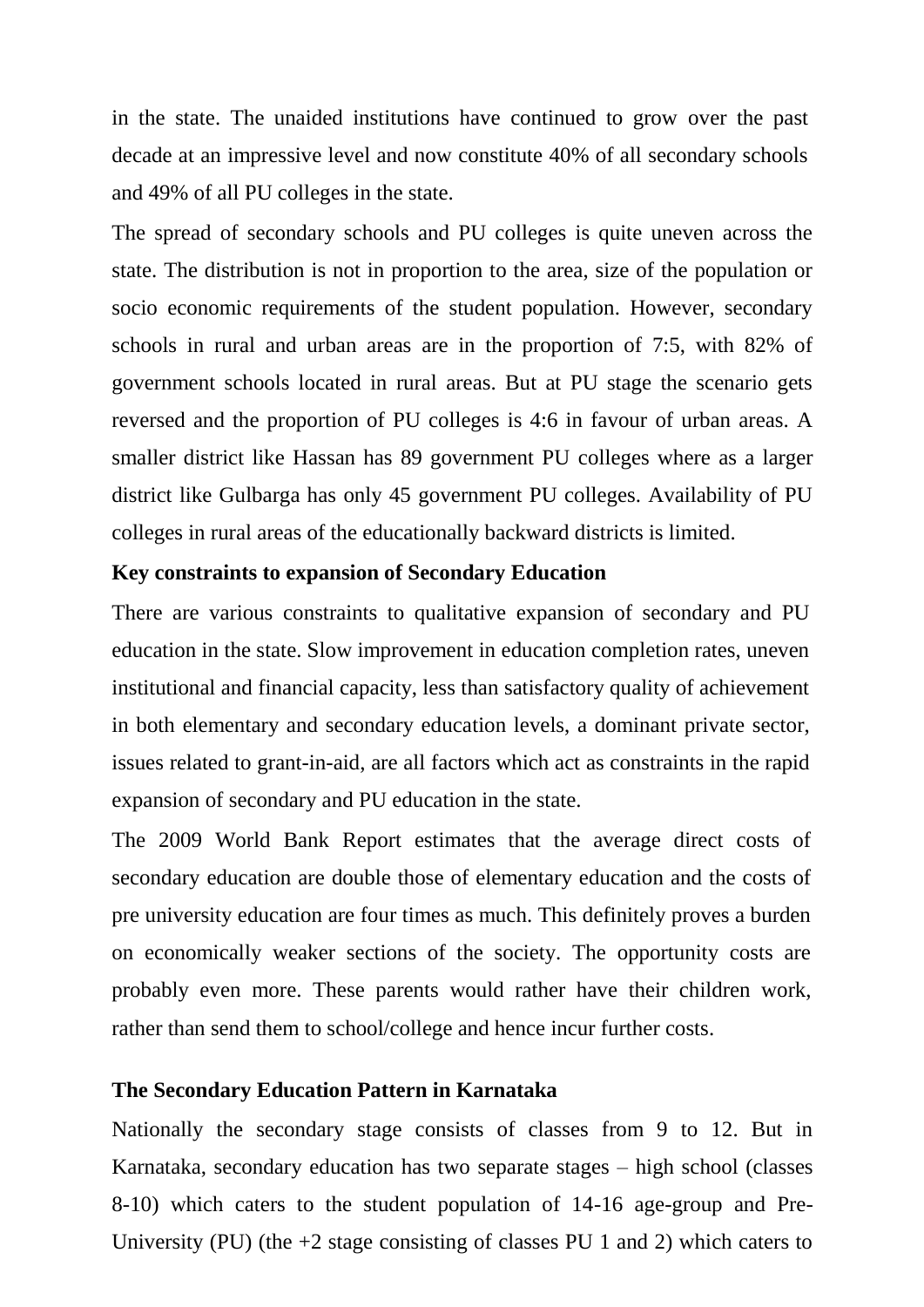student population of 16-18 age group.

Unlike in most states, the  $+2$  stage has been treated as an independent stage in Karnataka (and not as a part of the secondary stage) due to historical reasons. Even though, class 8 has been designated as a part of elementary education for the purposes of 'Universalisation of Elementary Education' by the government, there are very few primary schools having class 8, while every high school in Karnataka starts from class 8. Moreover 65% of secondary schools are in the private sector. Hence it is necessary that class 8 is treated as a part of the secondary stage itself.

To bring the Karnataka Education system in line with the national pattern, there is a very strong case for integrating the secondary and PU stages in Karnataka. In order to bring meaningful integration the state should constitute a 'Professional Apex Body' to supervise the various aspects of integration.

## **Need for a Clear State Policy**

The state does not have a clearly defined policy on secondary and pre university education sectors. The state policy should help in setting up goals and targets, as well as devising strategies and programs to achieve these goals in every sub sector. The state should also recognise several field level realities:

- a) Sanction of institutions is still being done indiscriminately which has resulted in a large number of unviable institutions. There are more than a thousand such government and aided unviable institutions in each of the sectors. Some of these institutions have even less than 25 student strength. These are a definite drain on the state's resources and call for immediate remedial action.
- b) The attraction of English medium education has resulted in migration of children from several government and aided schools to private English medium schools and consequent declining student strength in these government and aided institutions. Some of the government institutions are facing closure due to dwindling student strength every year.
- c) Even though norms exist on paper about the minimum infrastructure and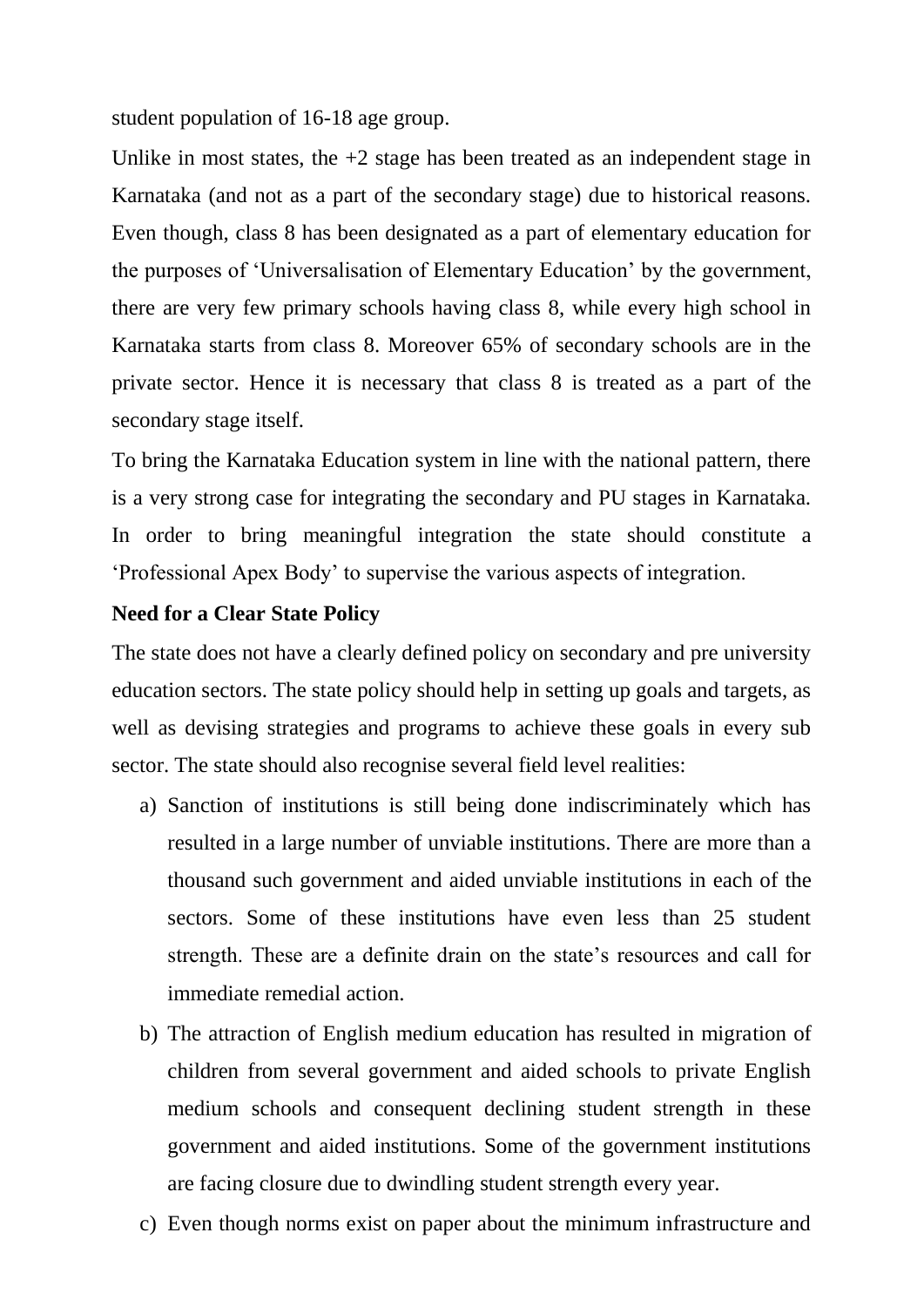other facilities that should be made available in newly opened institutions, norms are observed more in their breach.

- d) Even after several decades, a large percentage of government High Schools and PU Colleges are still being run in shift system severely impacting the academic work of both the institutions. Even here, some of the districts are disadvantageously placed. For example, in Belgaum district 55 out of 60 government PU colleges are running in shift system. These colleges work only for 4 hours a day thus seriously affecting the quality of academic work as well as extra-curricular activities in these institutions.
- (a) The state policy should give more stress on development of infrastructure, professional management of human resources and skill development among students.
- (b)Delay in recruitment of teaching faculty is a common phenomenon every year. At any given point of time there are a large number of vacancies of both teaching faculty and heads of institutions in government institutions. Teacher recruitment needs to be an annual affair in the interest of maintaining quality in these institutions.
- (c) There is need for maintaining accountability among both teachers and administrators.
- (d)Karnataka has a pride of place in Information Communication Technology, Bio technology and other allied fields. The state has to use these strengths while formulating the state's education policy.

### **Issues in States' Grant-in Aid Policy**

25% of all secondary schools and 16% of all PU colleges are grant-in-aid institutions. Successive governments are continuously bringing in more and more institutions under grant-in-aid. The financial commitment on GIA institutions is now a substantial portion of states' secondary education outlay (37.80%), and amounts to more than 1,100 crore rupees as in 2010-11.

In order to make a larger provisioning for future expansion of secondary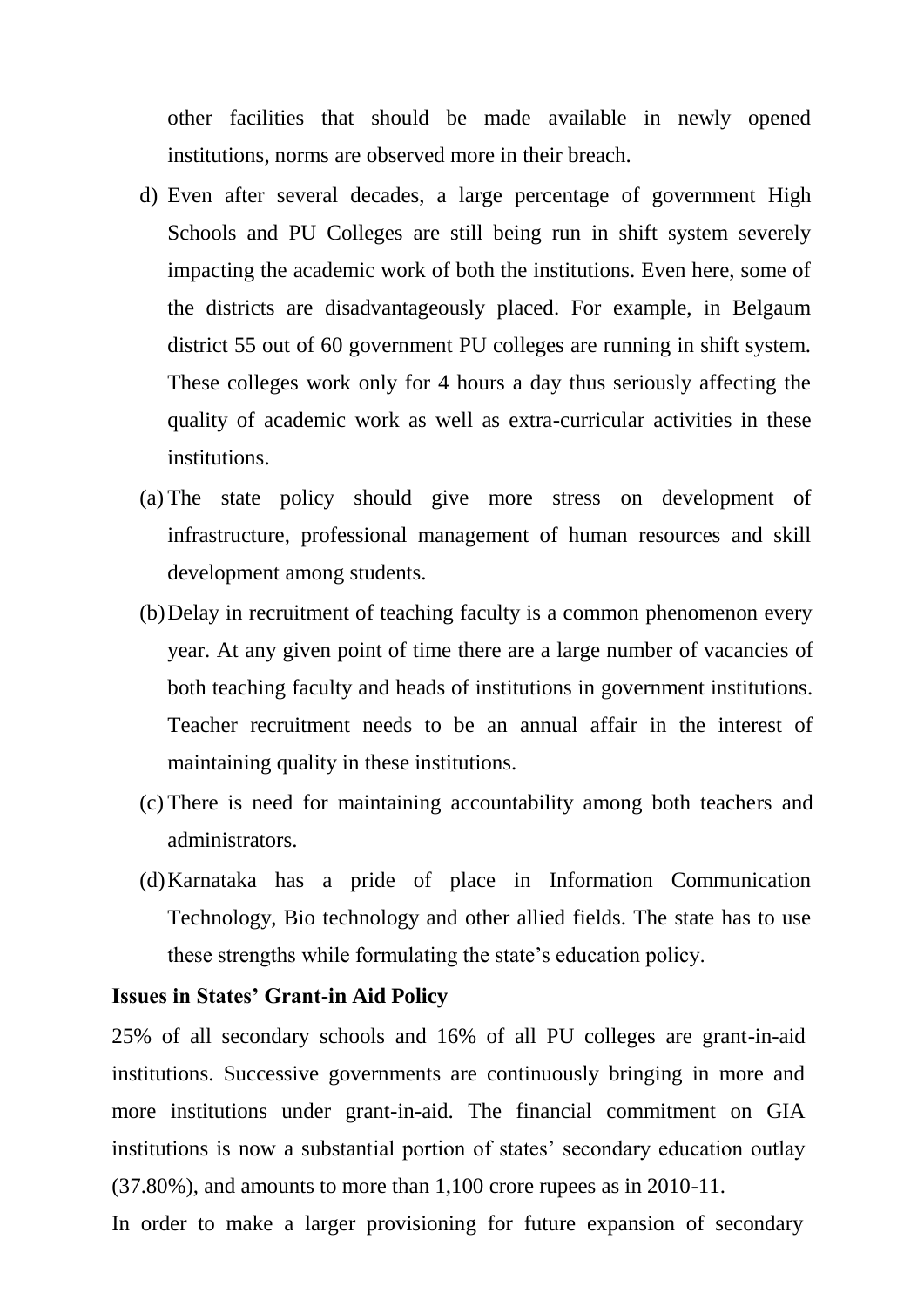education and give a larger share for developmental expenditure, it is necessary for the state to curtail spending on private aided institutions, as they do not make much of an impact on USE, because of their presence in urban and semiurban areas where other government and private unaided institutions also exist.

In order to bring efficiency in use of limited government resources, the Grantin- Aid system needs to be reformed. There is also a need to make grants conditional on achieving certain performance standards as well as to bring in transparency, accountability and increased community participation in management of grant-in-aid institutions.

### **Financing of Secondary & PU Education**

MHRD's financial projection for USE is around 2.33% of GDP. Considering that UEE requires another 3%, the total requirement of primary and secondary education sectors alone is around 6%, which is yet to be reached by the Centre or any of the states. At present the state is spending around 6% of GSDP on the entire social sectors put together, of which around 3.4% is spent on General Education.

The state spends around 32% of its general education budget on secondary education. However, a major portion of this outlay is spent on salaries. A majority of the government secondary schools and PU colleges continue to languish without minimum basic infrastructure and other facilities. There is need to increase allocations to secondary education sector, curtail grants to private institutions, and allocate at least 20% for developing infrastructure and provide for other non-salary expenditure. There is also an urgent need to take a policy decision to close down or merge unviable institutions.

### **Retention & Drop-outs**

For the first time, in 2000-01, the 'Edu-vision' document estimated the proportion of children attaining different classes and of children who dropped out of the system at different stages of education. In 2001, out of a hundred children entering Class 1, only 43 reached class 8. This scenario has considerably improved in 2011 as estimated by this critical study. Out of a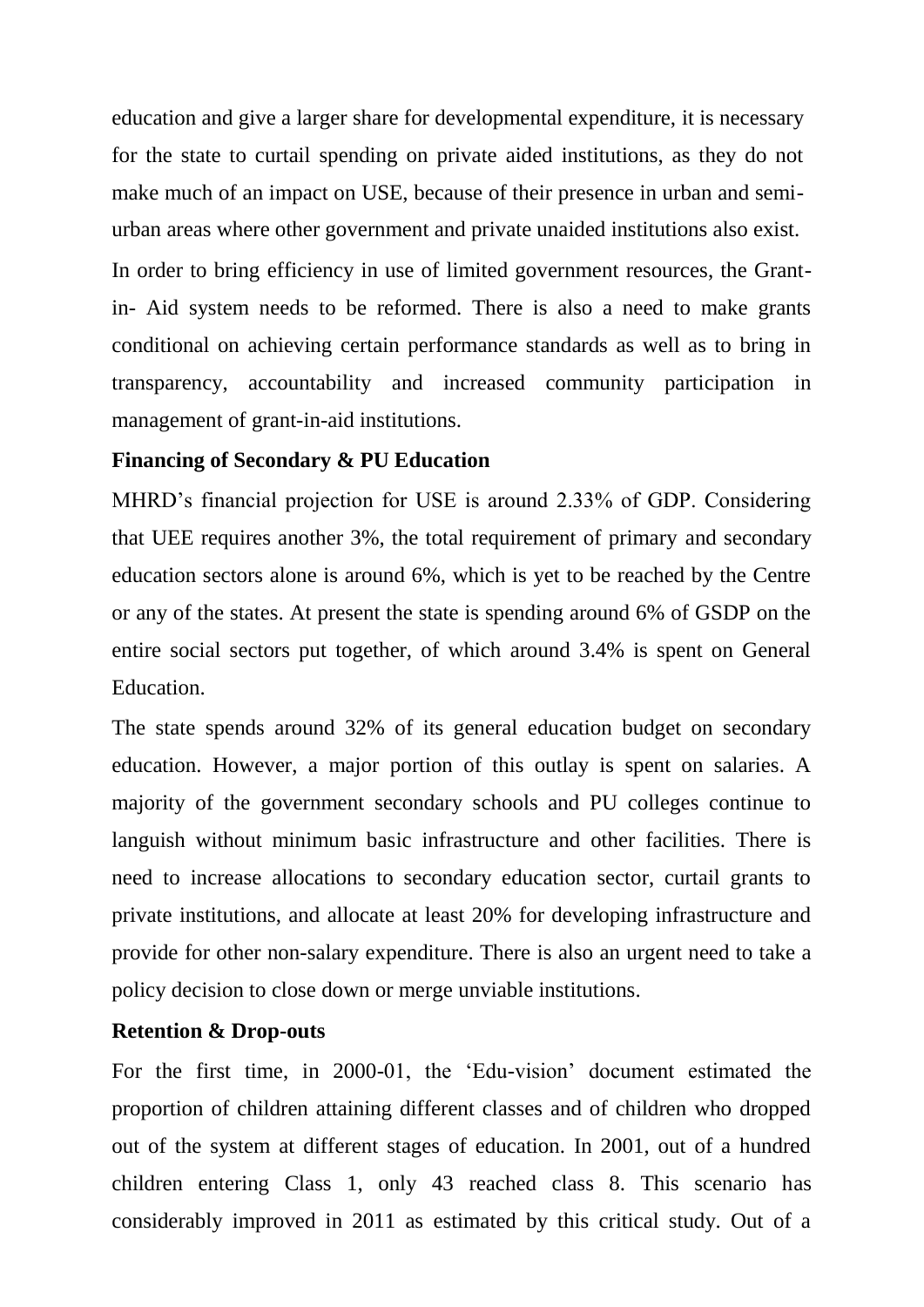hundred children entering class 1, now 77 children reach class 8 and 64 reach class 10.

Around 50 pass out of Class 10. Out of them 43 enter PUC, 23 pass out of PUC and 16 enter higher education. (Please see Chapter 1 – Table 1.6). Even though there is a significant improvement in retention and drop outs, the state will have to further design strategies to retain the remaining children in the secondary system, under USE.

## **Student Absenteeism**

Daily absenteeism of students in schools and colleges is a common feature in rural parts of the state. The Study found that student absenteeism was more in North Karnataka than in South Karnataka. This is due to a host of factors like lack of basic infrastructure facilities and toilets, absence of laboratory, library and other facilities, inadequate teaching faculty, total apathy of heads of institutions and supervisory staff, etc. In some colleges like Government PU College, Deodurg, only 3 lecturers are working against 11 sanctioned posts. Private schools and colleges are slightly better off at controlling student absenteeism, as they take disciplinary action against students who habitually absent themselves.

## **Need for Providing Access – Issue of Equities**

The goal of secondary education that good quality education being made available, accessible and affordable, will ensure that government will have to provide access to secondary education to disadvantaged groups and weaker sections of society, even where other private unaided institutions exist, as these schools are not affordable to these sections.

There is a voluntary movement of upper and upper middle classes to private unaided schools. Hence any subsidies and incentive schemes implemented in government institutions will favour the disadvantaged groups and weaker sections of society. Hence Government institutions will have to be opened and maintained on a need basis both in secondary and PU sectors even when Private Unaided institutions exist in an area.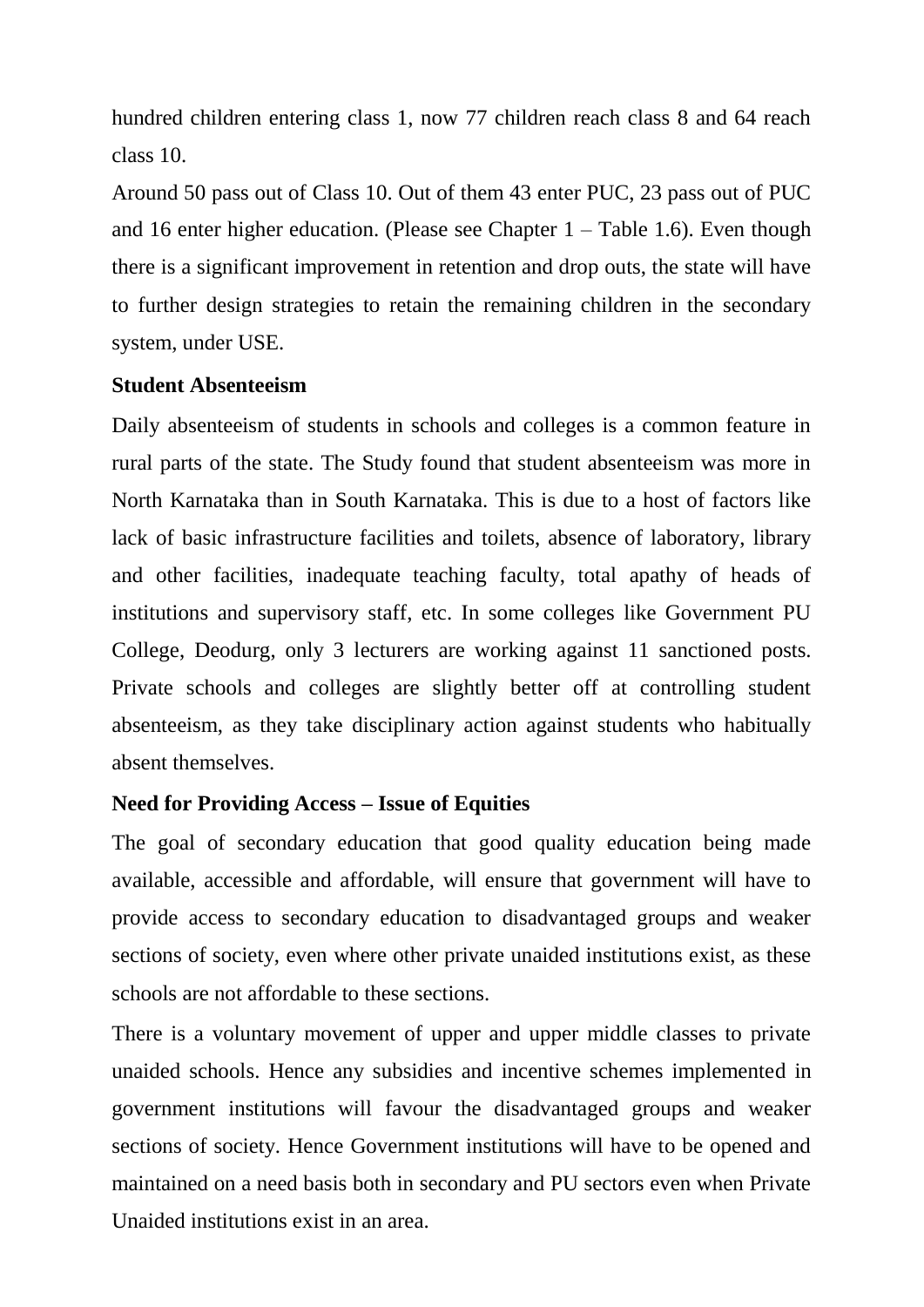## **Maintenance of Quality in Secondary Schools & PU Colleges**

As it is, the achievement levels in our educational institutions remain poor as indicated by ASER and other similar studies. In order to make secondary schools and PU colleges, maintain certain standards of quality, there is a need for establishing an independent mechanism (like NAAC) to certify the quality of these institutions. The government should set quality parameters for assessing the quality of institutions so as to grade them.

Government also needs to have long term, medium term and short term plans to improve quality of education in government institutions. These further require improvement of quality in pre service and in service teacher training, curriculum reform, quality assurance, examination reforms, judicious use of modern technology, and efficient systems to test quality in schools. In-service teacher training courses need to be skill and competency based certified courses based on skill map analysis.

## **Infrastructure**

As per DISE figures, around 32% of government schools do not have girls' toilets. The situation is still worse in government PU colleges. Since 2005-06, funds are being released under RIDF for improvement of infrastructure in schools and colleges. This also appears to be inadequate. There have also been instances of sanction of RIDF funds to non-existent schools too. There is need for streamlining the data on infrastructure so that needy institutions are given priority. Except for a few reputed institutions, infrastructure facilities in most of the private institutions are far from satisfactory.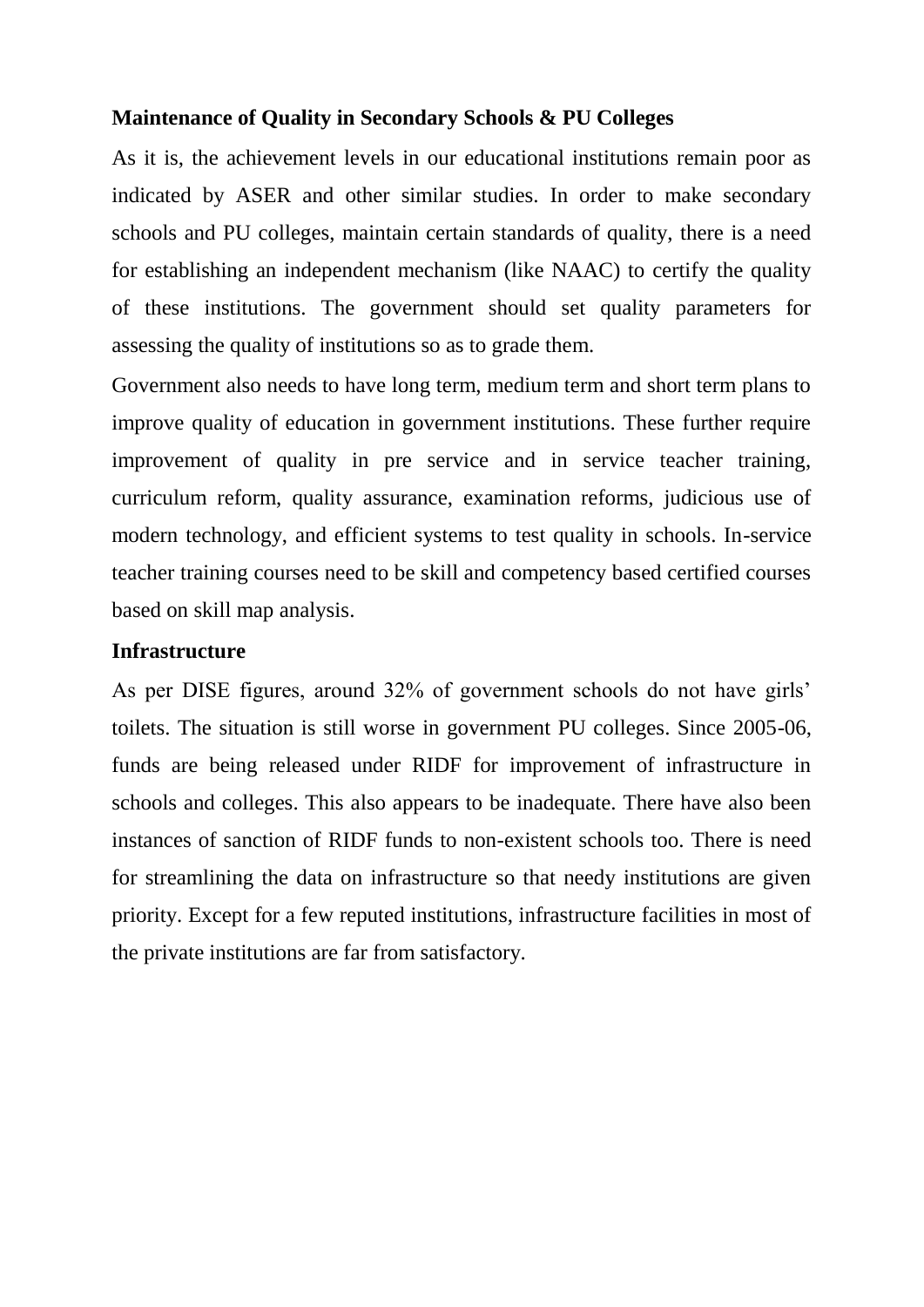## **Funds under Central Schemes**

Though comparatively small, when compared to expenditure incurred by the states, central funds have always influenced state policy in the choice of new programs, prescribing priorities, and so on. The Central guidelines are sometimes too rigid to adapt to the state specific conditions and (sometimes district/local specific) requirements. This further impacts efficiency in implementation. Some flexibility in guidelines is needed to make the schemes more effective.

## **Curriculum**

There is need for the formation of **'State Curriculum Development Authority'** which will help to bring in continuity and standards at all levels of primary, secondary and PU education sectors. This Authority should be a purely academic body consisting of educationists working at different levels of education, classroom teachers and NGO's working in the field of education. The proposed 'Curriculum Development Centre' in DSERT should come under this Authority.

## **Vocational Education & Training (VET)**

VET was visualised as a program of national significance. But even after 5 years of conceptualisation, it is yet to take off. There appears to be no convergence of views on VET at the GOI level itself. Under the circumstances, 4 trades – Retail management, Automobile, IT and Security Services – have been selected for introduction in the state. The private sector and premier research institutions should have been involved in the program from the drawing board stage itself, as past experience in vocational education has not been a happy one for the state.

## **Teachers' Benefit and Students' Welfare Funds (TBF & SWF)**

These funds maintained by the Department of Public Instruction, have become departmental 'Savings Funds' as instead of spending money on welfare schemes for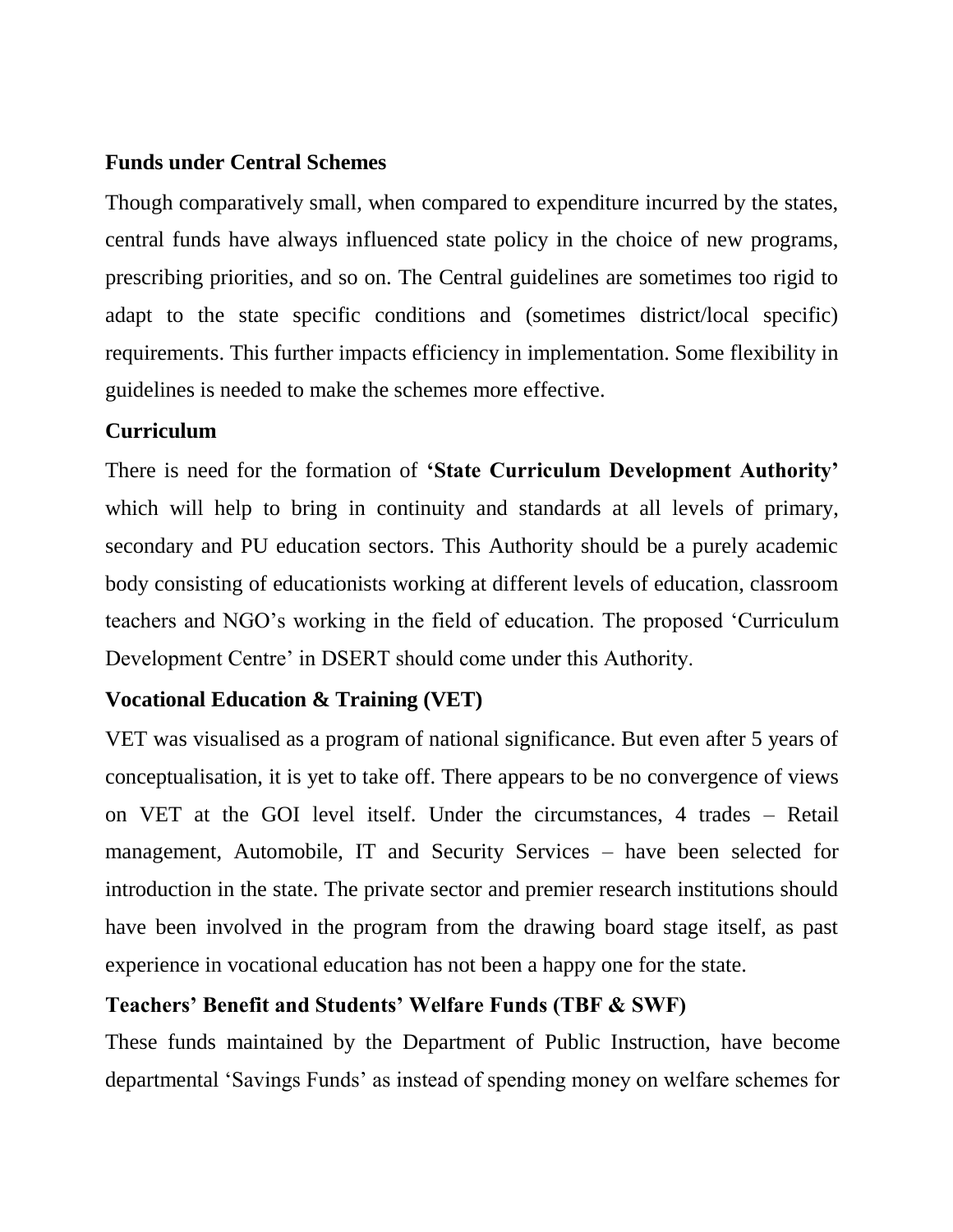students and teachers in a big way (as there are more than one crore students and five lakh teachers in Karnataka), meagre money is spent on welfare schemes and the balance of money is being saved regularly and the corpus has now crossed one hundred and ten crore and has in fact attracted the attention of the Income Tax Department. It is important that more money is spent on welfare schemes of both students and teachers and the scale of assistance in respect of each scheme is revised periodically.

### **SECONDARY EDUCATION**

#### **Need for Distance Learning Facilities in Secondary Education**

Around 42% of the child population in the  $14 - 16$  years age group are not attending secondary school. A majority of these children are from socially disadvantaged groups who find other vocations more attractive than schooling. Even among those who are attending, taking the average daily attendance of children in secondary schools into consideration (which is less than 80% in most schools), more than 20% of children are not attending schools regularly.

Since it is not possible to universalise secondary education on the lines of elementary education, and since all the youth in the age group of 14-18 years will not be able to enter the formal system due to various reasons, it is necessary for the State to focus on distance learning facilities in collaboration with the National Open School.

## **Coverage under RMSA**

The coverage of RMSA is a matter of concern, as RMSA covers only classes 9 and 10 in government schools. The state has not been able to integrate class 8 into elementary cycle, in spite of its best efforts for the past ten years. Besides 65% of schools are private secondary schools starting from class 8. Leaving class 8 and considering only classes 9 and 10 for all planning and funding purposes at the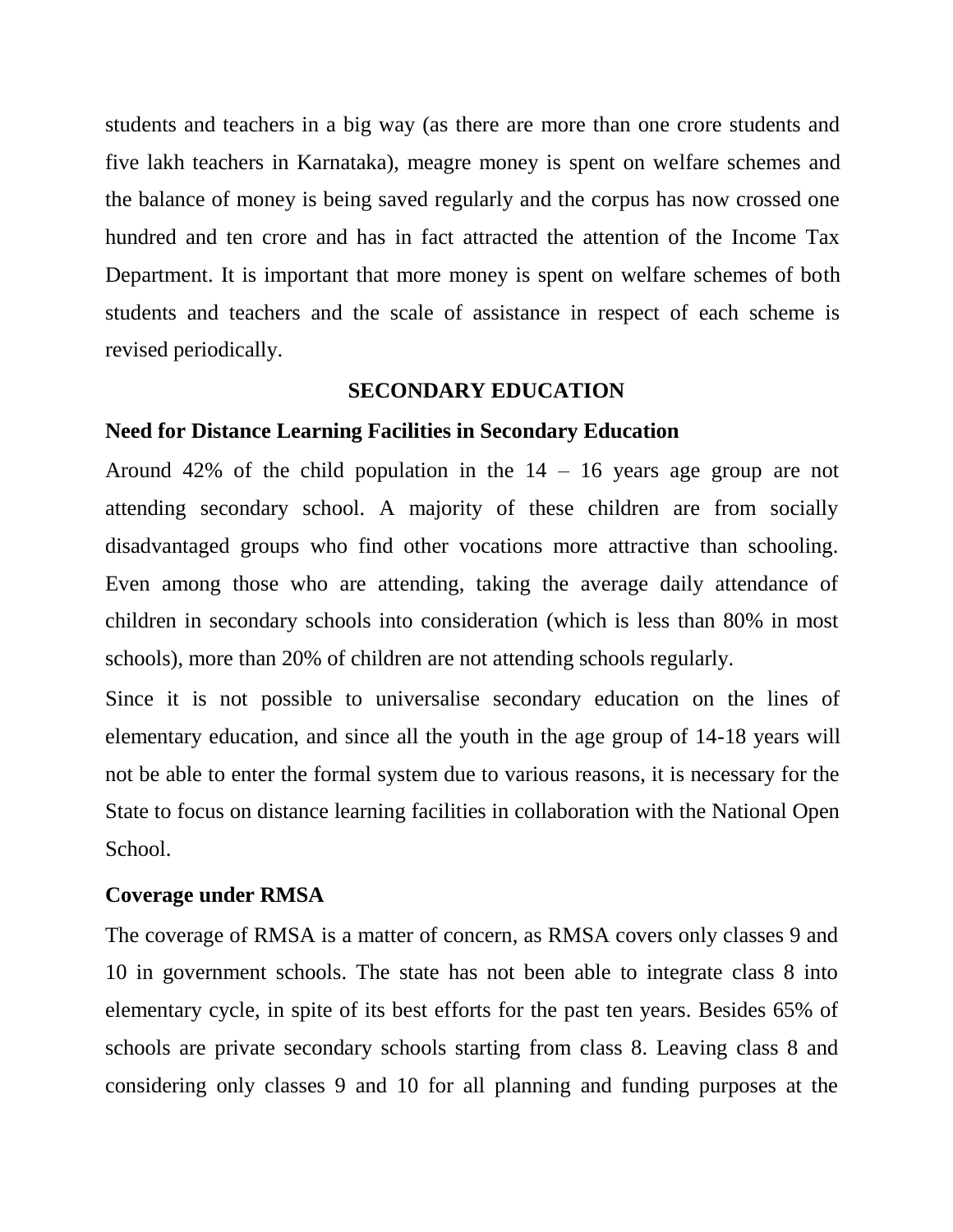secondary stage, results in formulating policies which are far from reality. There is heavy transition loss in enrolment between classes 7 an 8, which neither SSA nor RMSA are able to address.

Funds released under RMSA form a miniscule percentage (less than 0.6%) of the states' secondary education budget, and hence is doubtful whether the program will make any credible impact on the state's secondary education sector. The pattern of releases of funds (as late as November in 2011) also raises serious doubts as to whether RMSA is facing a funds crunch.

### **Issues in SSLC Examinations**

When we compare the SSLC results with the KSQAO achievement /base line surveys or even, the ASER survey results, it is difficult to explain the extremely high results in the SSLC Public examination. The baseline survey gives an average of 50% results (2009-10) where as the SSLC examination is giving an average of 80% results (2011). The students who participated in the baseline survey in 2009- 10 as class 9 students are the students who appeared for the SSLC Public examination in 2011.

One of the reasons for high performance of students in SSLC examination is the gracing system followed by the Board. This present gracing system came into existence several decades ago, when the SSLC results were on an average hovering around 50%. *This gracing system needs to be discontinued immediately, before the SSLC examination itself loses its credibility completely.* The Examination Board also needs to be streamlined as many components of the examination process are yet to be made on line.

#### **Issue of Defunct Schools**

Even though, there were 13,352 secondary schools registered in the state as per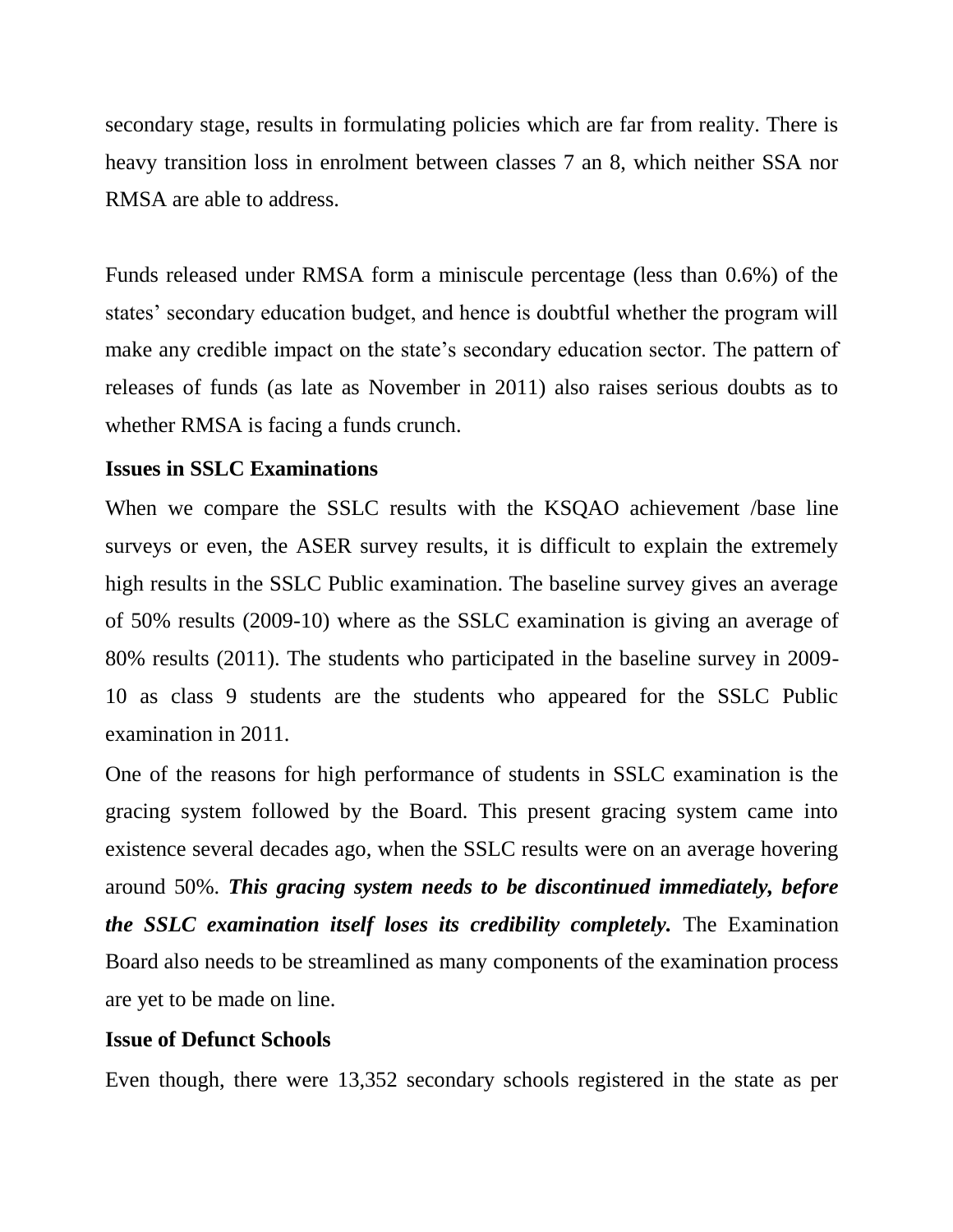departmental records, only 11,968 schools sent up their students for the 2011 SSLC Public Examination. That means 1384 schools (10.36%) did not send their students for the examination. It is important that the department identifies these schools and withdraws permission and recognition to defunct schools. Otherwise there is every possibility of misuse of the permission and recognition granted to such schools. Some schools may still be drawing grants, other schools may be getting various incentives, and scholarships from various sources in the name of imaginary students.

### **Computer Education**

The state must develop a comprehensive ICT policy to boost its primary and secondary education system through technology adoption and appropriate ICT driven education reforms. The Vision of the policy should be to develop infrastructure capacities so as to go in for an online type of examination system at a future date. Training programs should support teachers to effectively integrate computers and internet technologies into their classroom transactions by aligning curriculum, exams, and incentives with the educational outcomes. Computer education needs to be made a compulsory subject in the SSLC public examination.

## **Incentive Schemes**

The study recommends adaptation of the provision of all incentives based on economic criteria, which will help exclude the creamy layer and thus save substantial funds to the government. The funds thus saved may be ploughed back for new programs or building better infrastructure facilities in schools having children predominantly belonging to the economically weaker sections of the society. There is need for streamlining the process of distribution of scholarships as different districts follow different procedures and many a time the scholarships do not reach the beneficiaries at all.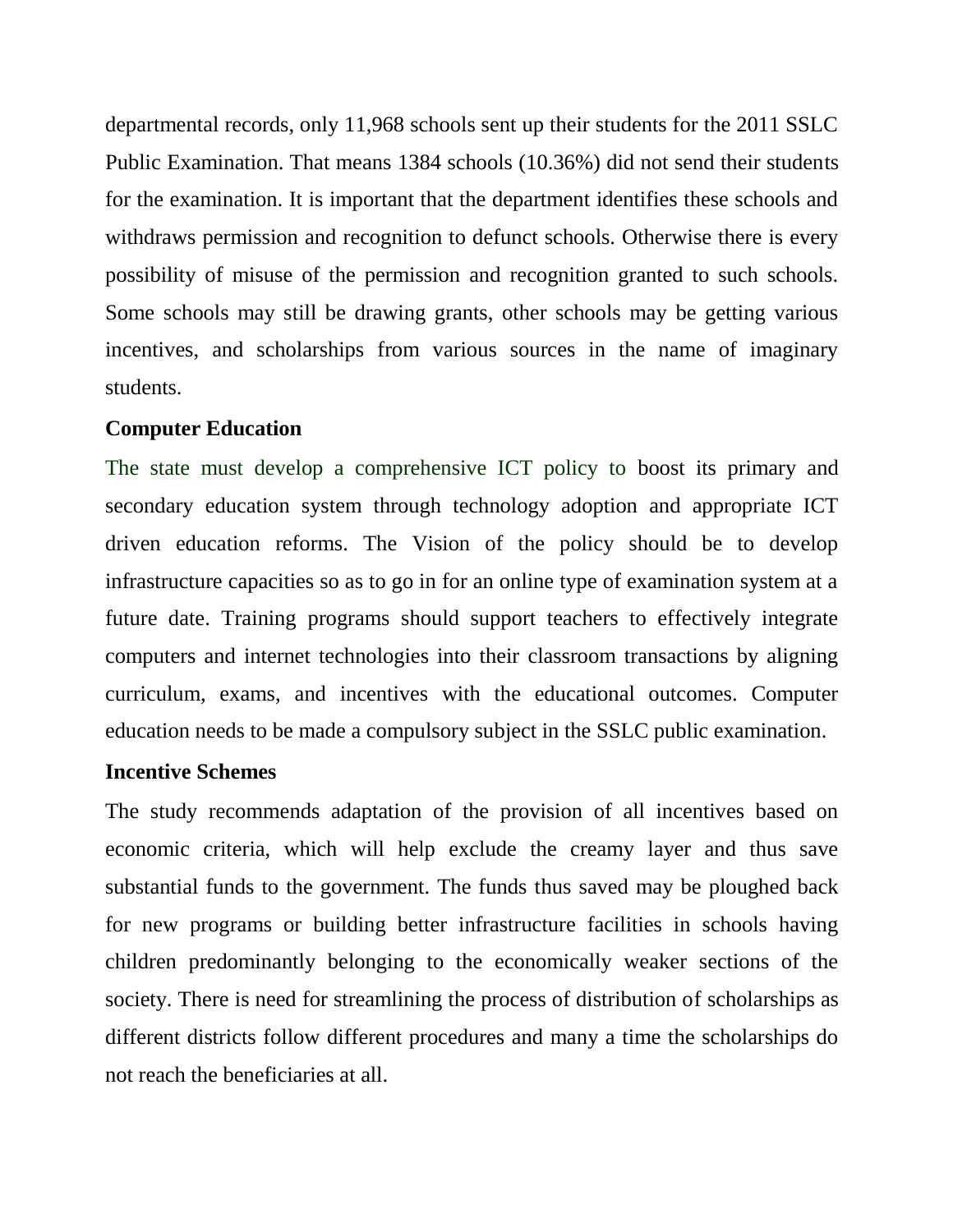### **PRE UNIVERSITY SECTOR**

As already discussed, out of every 100 children entering class 1, only 43 are entering PUC. The proportion of children entering PUC is expected to rise further with the proposed implementation of USE in the coming years. As in 2012, government PU colleges contribute 33% and private aided colleges contribute 23% towards PU enrolment in the state. Even though private unaided colleges constitute 49%, they contribute only 31% towards PU enrolment.

Enrolment in almost all government PU colleges in towns and cities is good. Many of these colleges attract a larger number of girls than boys as education is free for girls in government PU colleges. However, most of these colleges are facing shortage of both teaching and non-teaching staff and poor infrastructure facilities. Adequate space, furniture, drinking water and toilet facilities are almost a rarity in most of the government institutions. Except for a few reputed institutions, the situation in other private PU colleges seems to be no better.

## **Students Opting for Different Streams**

The trend as in 2011 is that 45% of students opt for Arts stream, 25% of students opt for science stream, and 30% of students opt for commerce stream. Even though there are fewer career opportunities in Arts subjects, students prefer Arts combinations. In rural areas, there are no takers for science combinations. In some of the rural colleges there are just one or two candidates in the science section. These colleges also do not have adequate laboratory facilities, or adequate staff to teach science.

## **Performance of Students in II PUC Public Examination**

In 2011, private un-aided colleges performed better than private aided colleges, who in turn performed better than government colleges. 12% government, 12% aided and 13% of unaided colleges secured above 80% results, where as 9%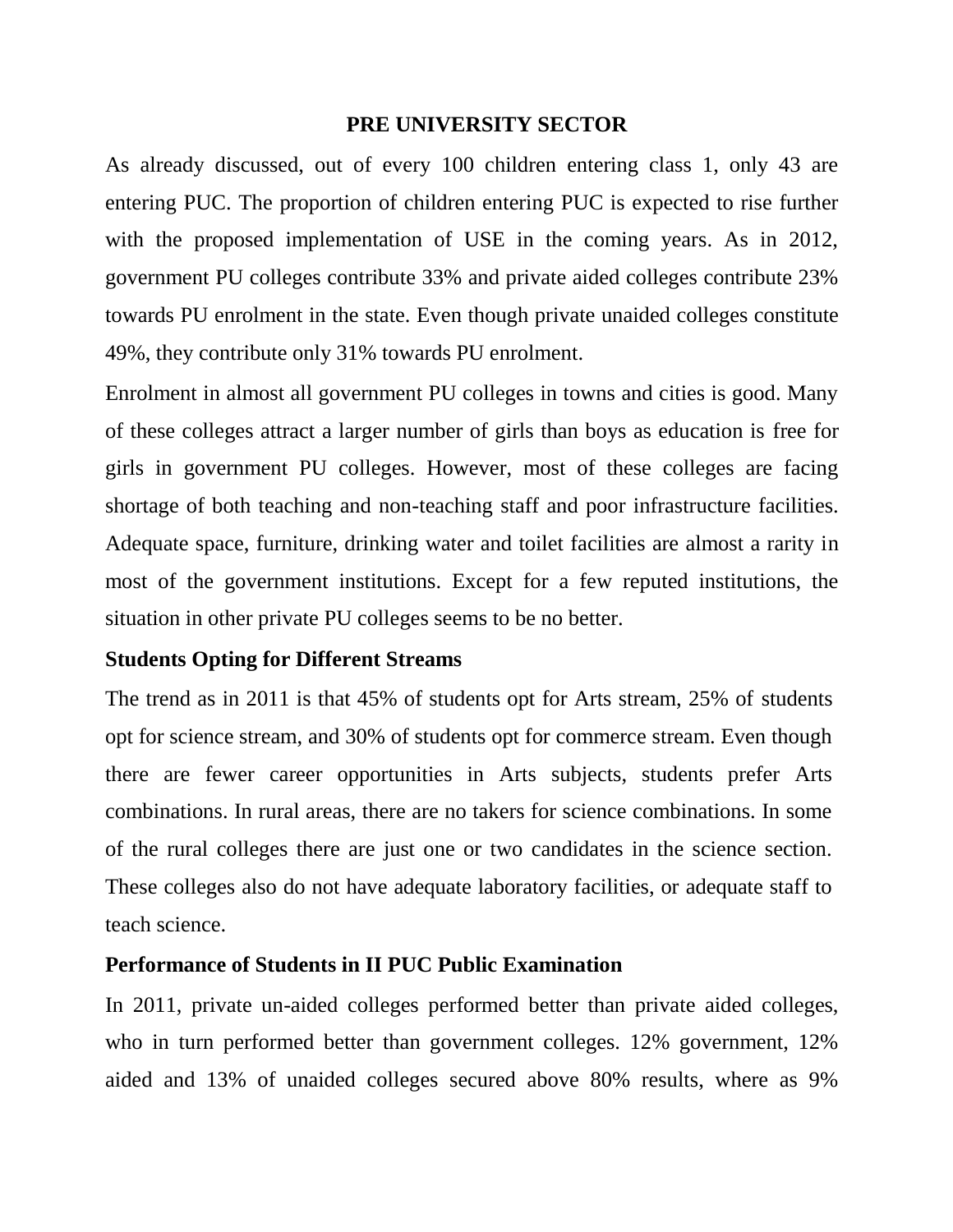government, 9% aided and 20% unaided colleges secured less than 30% results. There were also 4 government and 36 unaided colleges securing zero percent results.

English medium students performed better than Kannada medium students by a significant 13% margin. Girls performed better than boys by a 14% margin. Commerce students performed better (57%) than Science students (53%) who in turn performed better than Arts students (42%). Traditionally more than 50% of students appearing for the examination fail, and for most of them, it is the end of their academic careers.

### **Need for Academic & Examination Reforms in the PU Sector**

There is need for comprehensive academic and examination reforms in the PU sector. There is a considerable wastage and stagnation within the 2 year Pre University Course. Every year,

more than a lakh of students leave the PU course, mid-way, before completion, due to various reasons. Another 50% fail in the II PU examination. This trend needs to be arrested through suitable remedial measures and introduction of new course combinations. The first year of the PU course is a district level examination and hence is taken lightly both by teachers and students. There is need for introducing new subjects like 'Geography' in Arts and 'Business Maths' in Commerce combinations.

### **Curriculum & Textbooks**

The National Science Curriculum is being introduced from the next academic year. Laboratories in all colleges need up-gradation and Science lecturers need to be oriented towards the new curriculum, conduct of practicals as per the new curriculum, as well as conduct of the bridge courses for students. NCERT textbooks are being adapted by the state in respect of Science Curriculum.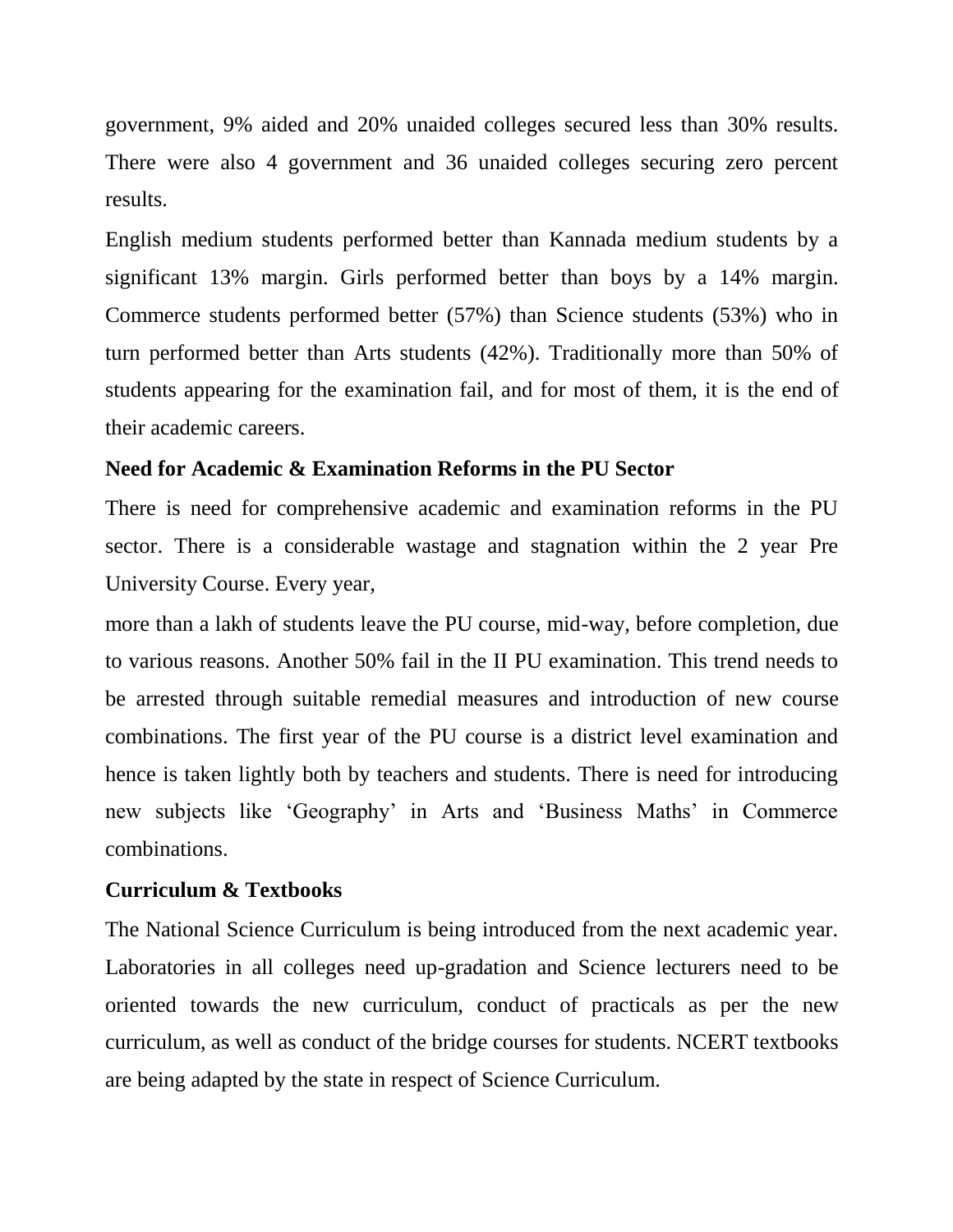There is need for up-grading the existing curriculum in Arts and Commerce combinations also. The Department should bring out textbooks in these subject combinations, as it will help in bring in uniformity in content, quality and cost.

## **Recommendations in PU Sector**

The Study has put forward a host of recommendations to improve the working of the PU education sector – grading of PU colleges on the lines of NAAC, reintroduction of direct recruitment to principal's posts, periodic orientation training in management for these principals, introduction of eligibility test for promotion to the cadre of both lecturers and principals, periodic orientation of lecturers, introduction of Guidance and Counselling Centres in all PU colleges, bringing in teacher accountability, etc. There is also need for increasing allocations to the PU sector as a whole.

## **SUB STUDIES**

As a part of this Critical Study, the following sub-studies were also conducted – Linkages between various sub-sectors of education, In-service Teacher education, Minority Education, Incentive schemes, Curriculum & Textbooks, and Residential Schools.

This Critical Study has also covered some other issues like PPP models and role of NGOs in education and a brief review of DSERT as an apex academic body in the state.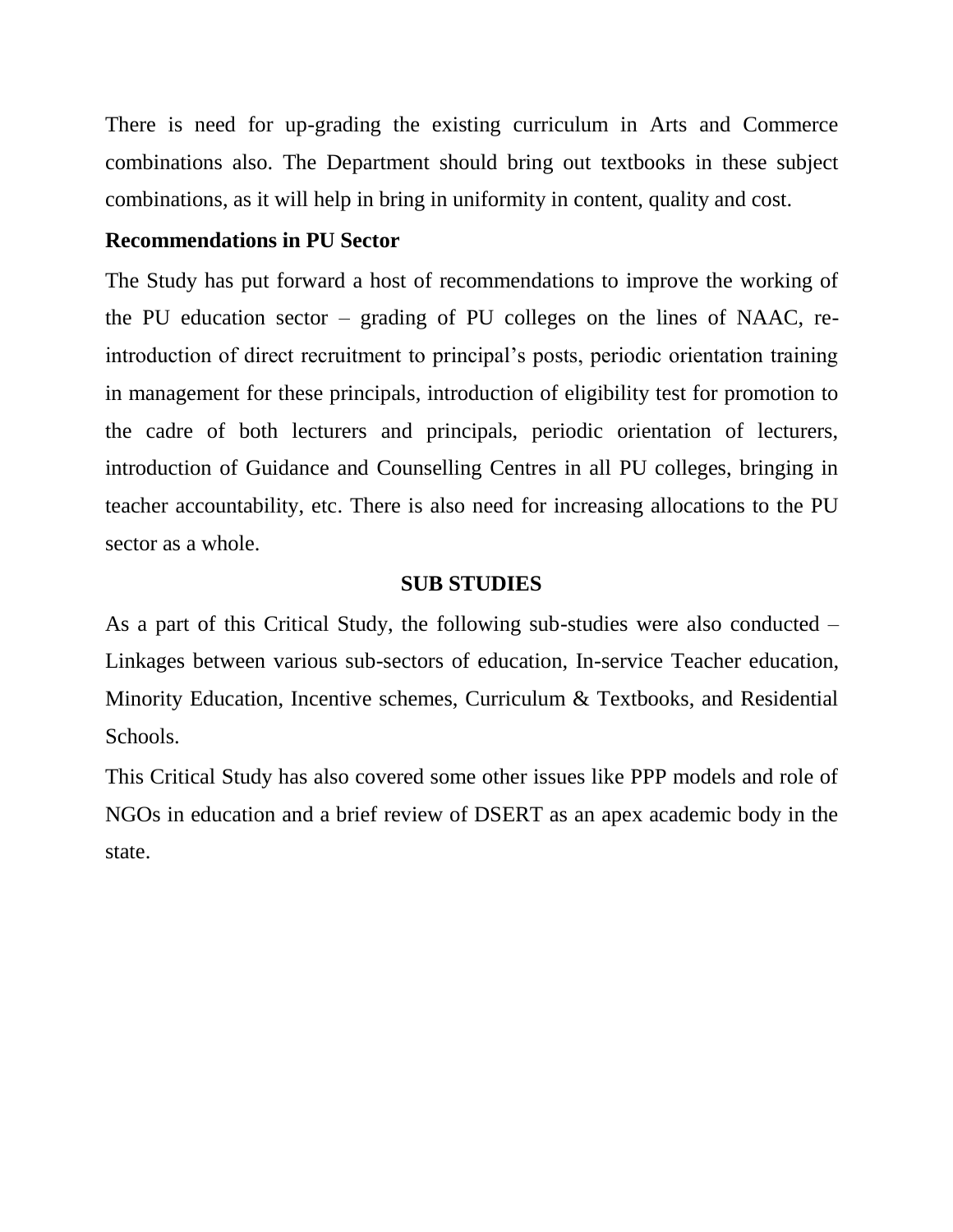## **Summary of Important Recommendations**

- 1. Educationally Backward districts need more attention and resources, to bring them on par with the rest of the state. Starting of new schools should be limited to only these districts.
- 2. Indiscriminate Permission to open new institutions should be completely stopped as government institutions are getting closed down due to migration of children from government institutions to private institutions as a result of attraction of 'English Medium Education'.
- 3. The issue of (thousands of) unviable government and aided institutions has to be effectively tackled at all levels, so as to curtail unnecessary drain on state's resources. A separate task force needs to be created to take decisions on a case by case basis.
- 4. Karnataka Education Act, 1983, which is more than 30 years old, needs urgent revision in the light of various Supreme Court Judgements, implementation of 'Right to Education Act' as well as Universal Secondary Education Program.
- 5. Open liberally Distance Education Facilities in the state. Secondary education cannot be universalised on the lines of elementary education and a number of parents from economically weaker sections of society prefer to send their children (in 15-18 age group) to work, it is necessary to make distance education facilities available in rural areas of Karnataka. A separate directorate of Distance education may be established to cater to the needs of these children.
- 6. There is need for creating additional education blocks in urban areas to improve efficiency in management of both elementary and secondary education sectors. Currently there are 3.47 lakh elementary teachers, and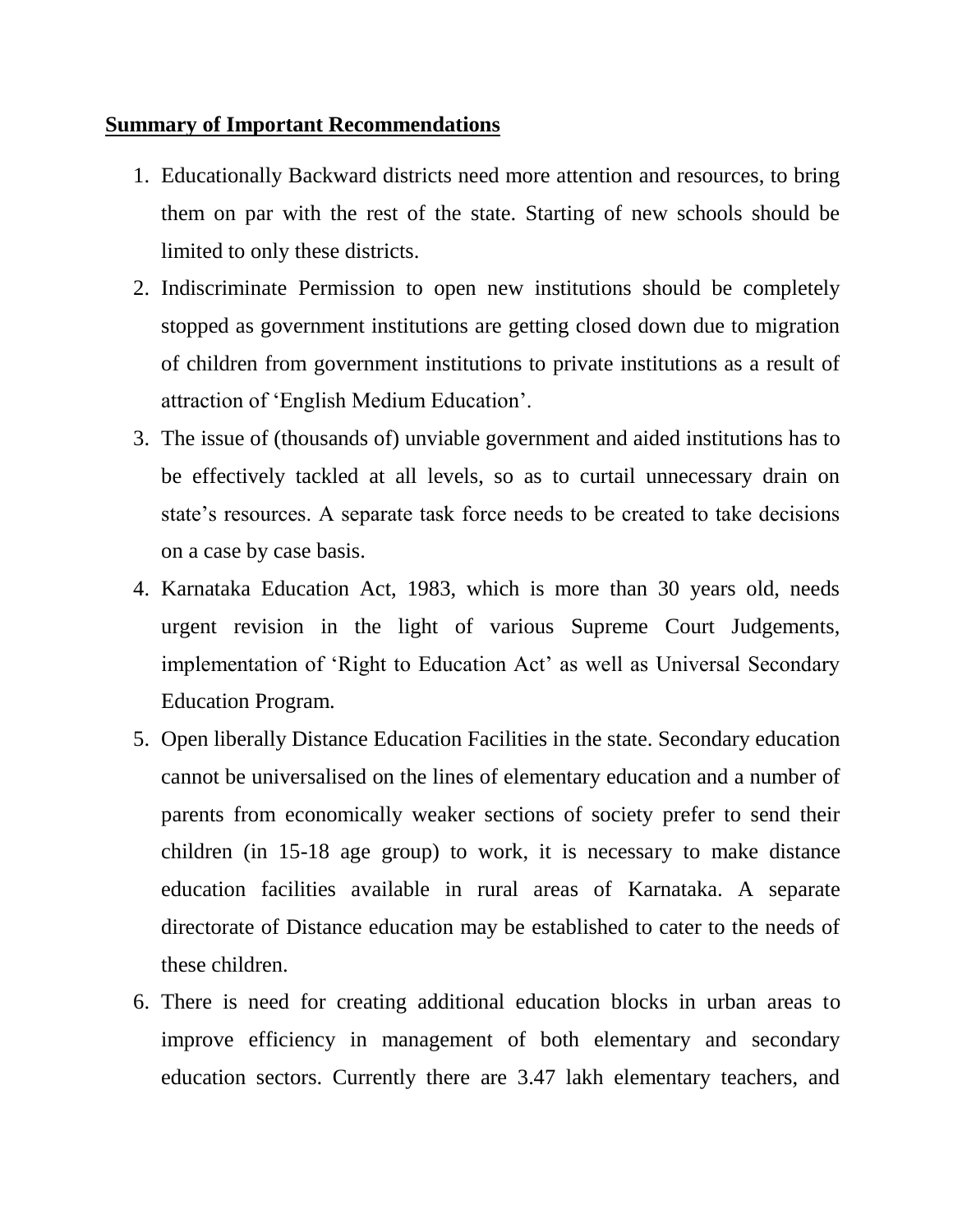nearly 1.33 lakh secondary school teachers in the state. This number works out to an average of 2300 teachers per block. The Perspective Plan in 2007 took 1200 teachers as the ideal work load for an education block. It estimated that the state needed another 74 Education Blocks.

- 7. The state should constitute the 'State Education Advisory Council' as per provisions of the Karnataka Education Act. This will help to look at various issues in education in the right perspective, as the Council will have experts from all related fields.
- 8. A system of accountability has to be brought among the teaching community. Every teacher may be appraised and graded once in 3 years. Incentives may be given to outstanding teachers. Similarly, there should be a provision in the service conditions for compulsory retirement of incompetent teachers.
- 9. There is need for constitution of State Curriculum Development Authority (SADA), as a professional body to help and upgrade standards on a continuous basis at all levels of Primary, Secondary and PU stages of education.
- 10.Grant-in-Aid Policy of the State needs a thorough review. Grants in future should be linked to performance and accountability, as a number of institutions with 0% and less than 20% results in public examinations have continued to draw 100% salary grants from the state.
- 11.The per-district and per-child expenditure of the state under various central programs like SSA/RMSA are the lowest when compared to several states. This indicates low absorption capacity of central funds by the state. In fact, during a decadal existence of SSA programs, the state has been able to spend 100% of the budgeted outlay only once (in 2007-08). The State should devise ways and means to optimize expenditure of central funds and increase per-child and per-district expenditure to match other states in this regard.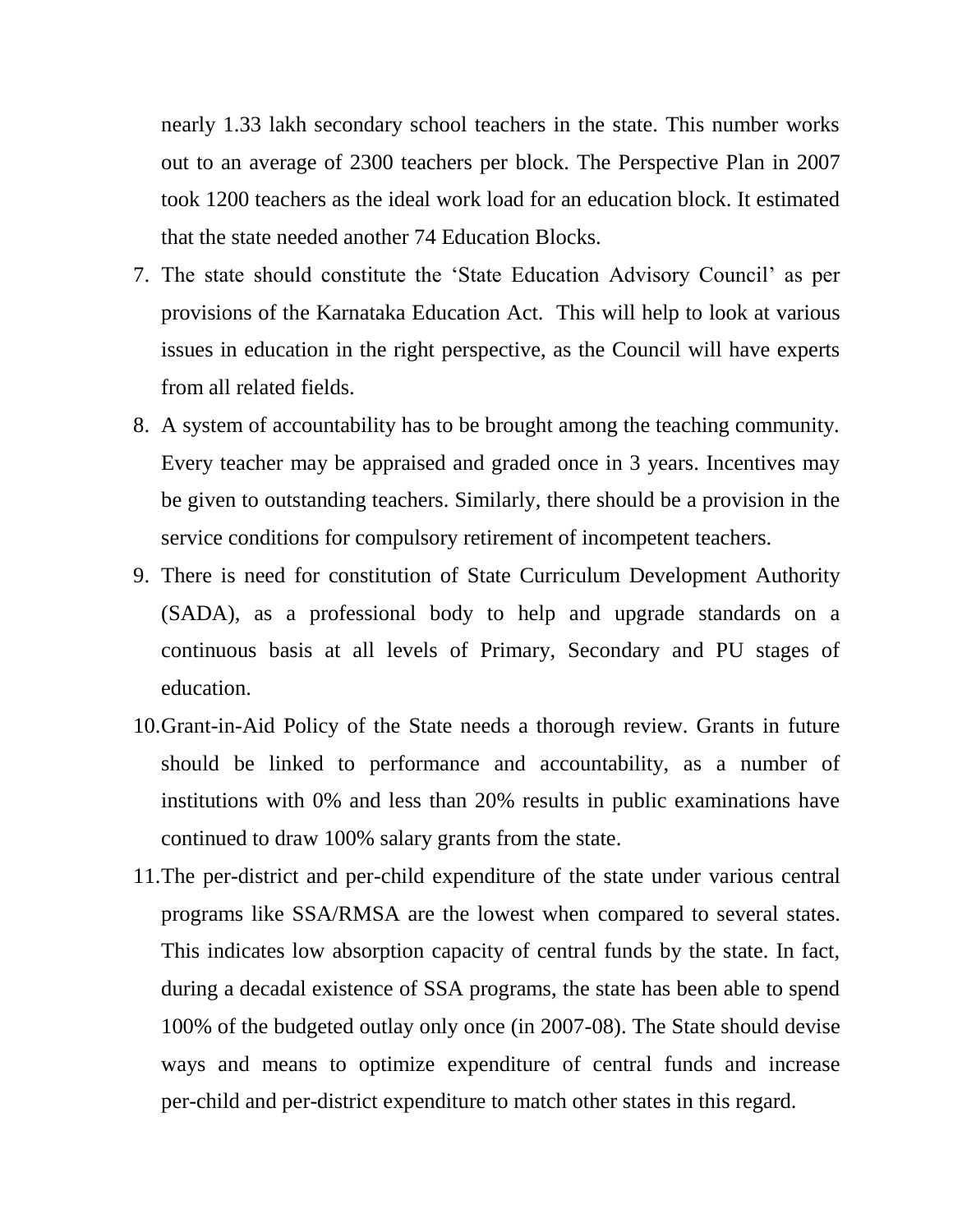12.The state is facing severe shortage of science graduates (and science teachers) in all fields. In order to attract bright students to science streams, there is need for introduction of incentives to those opting for science streams at graduate level.

## **Recommendations Relating to Secondary education**

- 13.It is estimated that there are more than a thousand private secondary schools which are not sending students to the SSLC Examination. It is important that the state takes up an exercise on priority to identify these schools and take appropriate action to close down defunct schools as otherwise they are likely to stake claim, when they become eligible for grants, by building up false records.
- 14.As discussed in Chapter 2 (Table 2.21), out of 100 children entering class 1, only 77 reach class 8.23% of children in the age group of 14-16 years are still outside the secondary system and only 50% of children entering the education system are passing out of the system at the SSLC stage. Further there is a 17% dropout at the secondary stage between classes 8 and 10. Programs should be designed and implemented to improve enrolment and reduce drop-out at the secondary stage.
- 15.Examination Reforms at the secondary stage are long overdue. The system of gracing in SSLC examination has become totally outdated and needs to be abolished.
- 16.A statistically significant transition loss (of 4.30%) in enrolment between classes 7 and 8 due to various factors including Access is matter of concern. The State should develop programs to ensure that all children leaving higher primary schools get enrolled in secondary schools.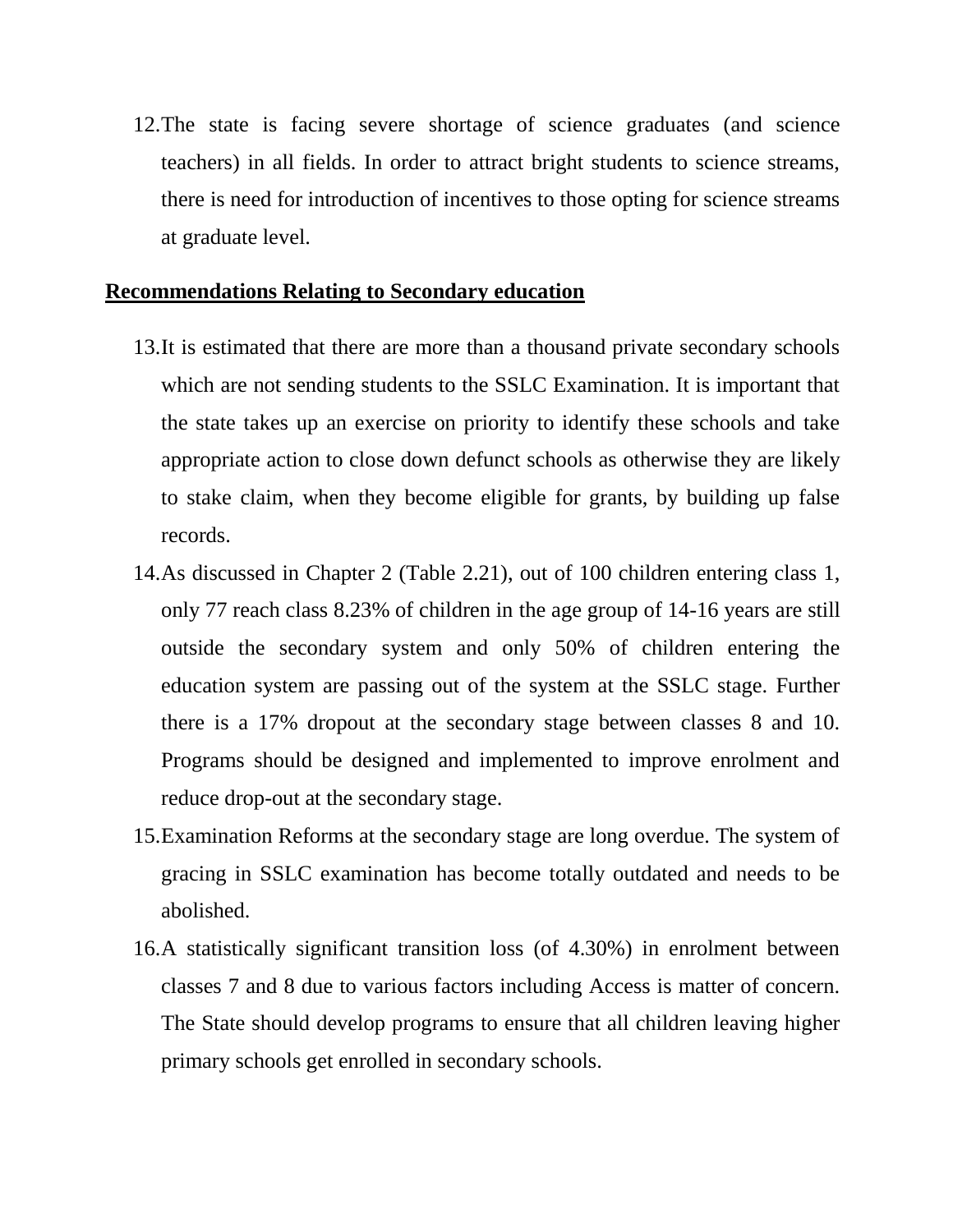- 17.Gender disparity in enrolment is as high as one lakh in the three classes of 8, 9 and 10. Efforts should be made to bring all girls into the secondary stage by designing suitable incentives.
- 18.Since government secondary schools form only 35% of all secondary schools in the state, the impact of RMSA on the state's secondary education scene appears to be only minimal in nature. Ways and means have to be explored to ensure the cooperation of private schools in order to ensure the success of USE.
- 19.There is need for introducing pre-vocational courses at the secondary stage, to cater to the needs of a large number of students who drop out before completion of high school education.

#### **Recommendations Relating to Pre-University Education**

- 20.To bring the system of education in Karnataka on line with the national pattern, there is a very strong case for integrating the secondary and PU stages in Karnataka. Such integration will bring lot of benefits to the state in the long run.
- 21.The Department should take up 'College Mapping' exercise in order to identify un-served areas and ascertain the availability of access in all areas of the state. This will also help identify colleges which are having low student strength, which can be merged or shifted to needy areas. The mapping exercise will also help to identify the needs of the existing colleges.
- 22.Evaluation & Grading of Colleges is needed for prescribing standards of quality and creating mechanisms for effective evaluation of educational institutions. Grading them on a five point scale provides a picture on relative merits of the institutions. Those, falling under the last two grades can then be targeted for remedial measures.